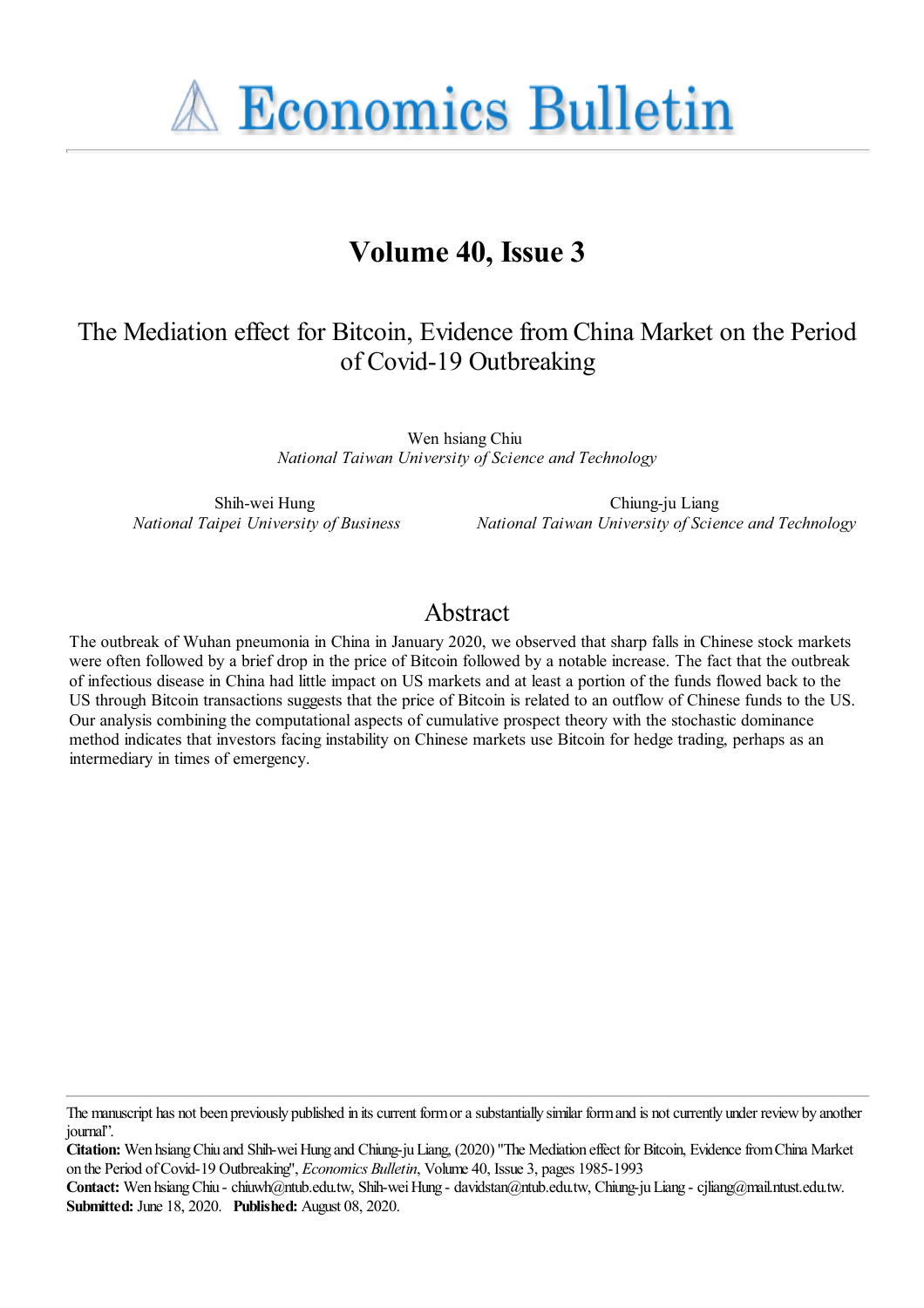# **1. Introduction**

Previous researches have indicated that Bitcoin is becoming a risk-averse tool for investors. Carrick (2016) reported that Bitcoin is often included in exchange-traded funds in emerging markets tends to balance investment portfolios in terms of risk aversion. Dyhrberg (2016) described Bitcoin as a currency as well as a commodity, which functions as a tool for hedging transactions (i.e., risk management). The use of bitcoin as a hedging tool is particularly obvious in the Chinese market (Wang, Tang, Xie and Chen, 2019). The rapid movement of funds out of China during the 2008 financial crisis indicates the fragility of Chinese financial markets and supervision mechanisms. Note however, that similar events occurred in other emerging markets at that time (Fratzsche, 2012). This prompted us to consider whether the outbreak of Covid-19 in China might prompt the transfer of funds to the US through Bitcoin transactions.

Employing the autoregressive distributed lag (ARDL) bounds testing method, innovation accounting method, and the vector error correction (VEC) Granger causality test, Bouoiyour and Selmi (2015) sought to identify the main determinants of Bitcoin prices based on attractiveness to investors, exchange-trade volumes, monetary velocity, estimated output volumes, hash rates, gold prices, and the Shanghai stock market. They concluded that Bitcoin is speculative in nature with few long-term prospects and no indication of being a safe haven.

Using the conceptual framework proposed by Barro (1979) in conjunction with timeseries analysis, Ciaian et al. (2016) sought to characterize the formation of Bitcoin prices, while taking into account the factors that affect the price of conventional currencies as well as those associated specifically with digital currencies.

In investors behavior theory, Kahneman and Tversky (1979) proposed prospect theory based on observations that investor behavior tends to be irrational and/or random in nature. The promise of profits encourages the collection of investment data; however, many investors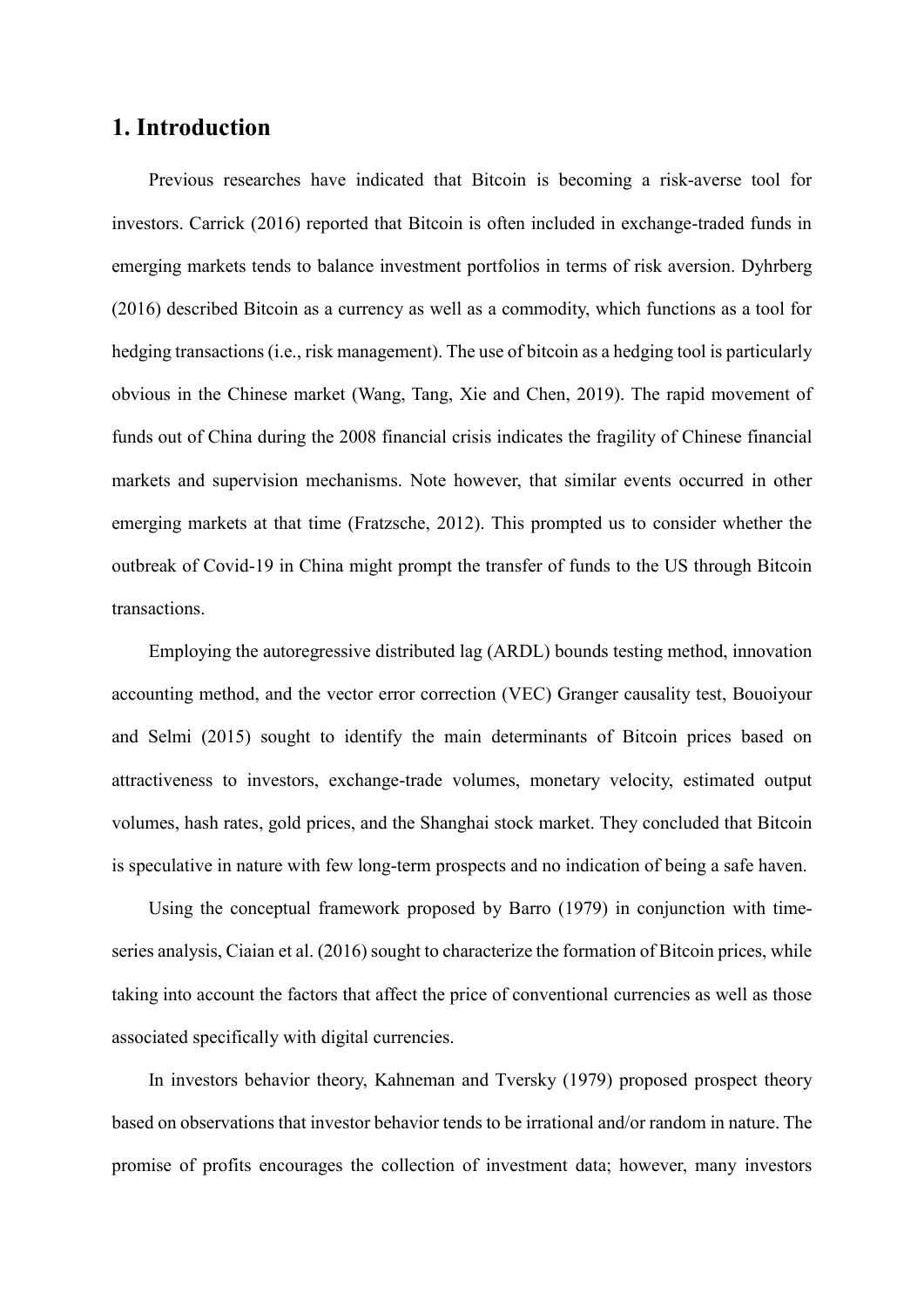follow sparse information or data that remains relevant only for a short period of time (Hirshleifer, Avanidhar and Sheridan, 1994). Other investors tend to follow more reliable indicators to increase earnings or reduce losses (Hirshleifer and Luo, 2001). Many researchers have examined the impact of emergencies on the international movement of capital; however, the effects of investor sentiment and virtual currencies have largely been overlooked. Our objective in the current study was to determine whether the outbreak of infectious disease could prompt the movement of funds into US markets through Bitcoin transactions. We also sought to identify the factors influencing investment behavior to provide a reference for governments and investors.

# **2. Research Methods and Data Sampling**

### *2.1 Research Methods*

The ordinary least squares (OLS) approach was adopted to analyze the effect for Bitcoin as a Medium for Capital Outflow in Chinese financial market. The Eq. 1-3 as follow:

OIL*t=ȕ<sup>0</sup> +ȕ<sup>1</sup> Xt <sup>n</sup>+İt*…………………………………….……………………………….……. (2)

*It <sup>n</sup>=ȕ<sup>0</sup> +ȕ<sup>1</sup> B*ITCOIN*t+ȕ<sup>β</sup> Xt <sup>n</sup>+ȕ<sup>γ</sup>* OIL*t+İt*……………………………………..……...………... (3)

Where  $BITCOIN<sub>t</sub>$  refers to Bitcoin quotes on day t;  $X<sup>n</sup><sub>t</sub>$  refers to the Chinese stock index on day t (Shanghai Composite Index, SSEI and Shenzhen Securities Component Index, SZSC);  $OIL_t$ refers to quotes on S&P GSCI Crude Oil Index on day *t*;  $I^n$ <sub>t</sub> refers to the US stock index on day *t* (NYSE Composite Index, NYA and Dow Jones Index, DJINR).

Kahneman and Tversky (1992) also developed a weighting function referred to as cumulative prospect theory (CPT), the efficacy of which was verified in terms of stochastic dominance (SD). The following Eq.4 is the weight function for changes in investment behavior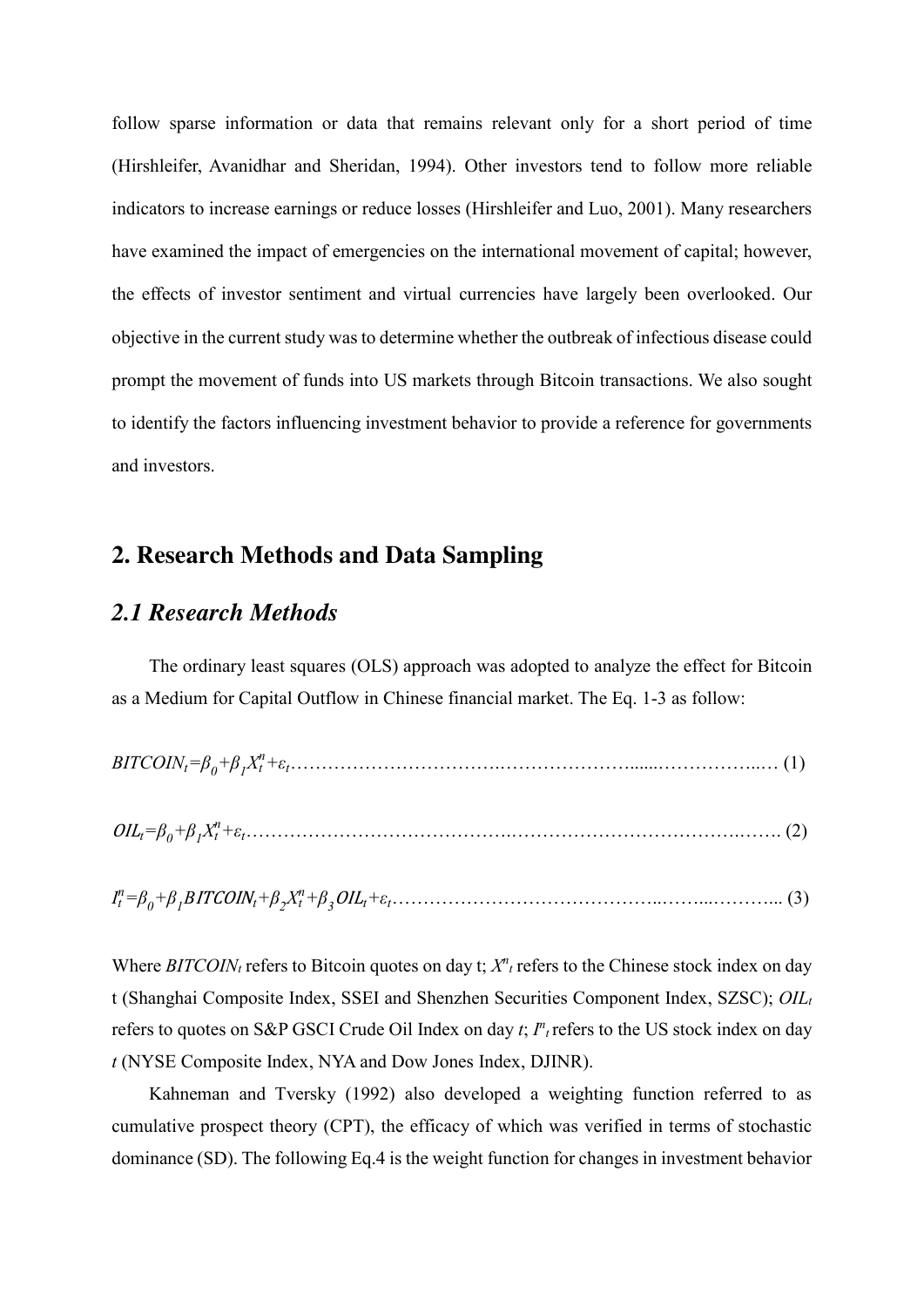in the event of an outbreak of infectious disease.

$$
W(P) = \frac{P^{\delta}}{(P^{\delta} + (1 - P^{\delta}))^{\frac{1}{\delta}}}
$$
  
 
$$
W^{+}(P) = \frac{P^{\gamma}}{(P^{\gamma} + (1 - P^{\gamma}))^{\frac{1}{\gamma}}}
$$
 (4)

where  $W^{-}(P)$  indicates the weight function of the return rate of investors less than 0;  $W^{+}(P)$ indicates the weight function of the return rate of investors exceeding 0; *P* refers to the probability of the return rate. Note hat  $\gamma$  and  $\delta$  were respectively estimated at 0.61 and 0.69 by Kahneman and Tversky (1992).

Using weight function by CPT with first-order stochastic dominance (CPT-FSD), *F* '(*P*)  $>0$  indicates that the return rate is proportional to the preference of investors, the Eq.5 as follow:

*F*' ሺ<sup>P</sup>ሻ*≤G*' ሺ<sup>P</sup>ሻ, *for all possible P*……………………...……...…...…………..……………. (5)

Thus, for a given rate of return, the cumulative probability of *F* is smaller than that of *G*; therefore, *F* is preferred to *G*.

# **2.2 Data Sampling**

Bitcoin price series (BITCOIN) were calculated as the average of the highest daily price and the lowest daily price. Bitcoin price data were collected from the Investing.com website (https://hk.investing.com/crypto/Bitcoin /historical-data). Data pertaining to the Shanghai Composite Index (SSEI), Shenzhen Securities Component Index (SZSC), S&P GSCI Crude Oil Index (OIL), NYSE Composite Index (NYA), and Dow Jones Index (DJINR) were collected from the Capital IQ and Taiwan Economics Journal (TEJ) database. We also recorded daily observations of bitcoin prices covering the period from July 1, 2019 to February 7, 2020 (*n*= 147 observations).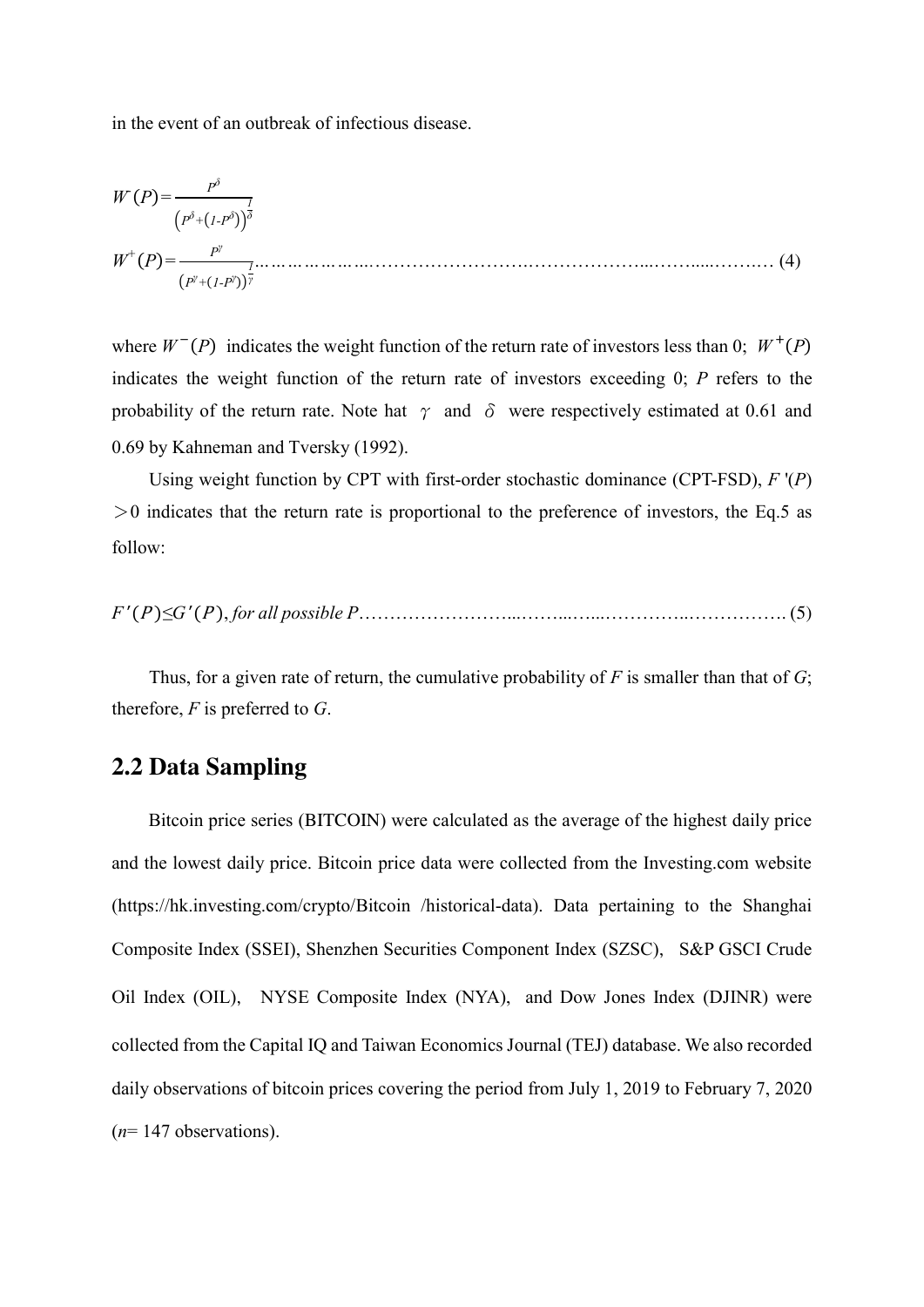# **3. Analysis of Empirical Results**

Table 1 lists the results of OLS regression used to identify SSEI and SZSC in BITCOIN and OIL. We determined that BITCOIN was significantly negatively correlated with SSEI and SZSC, whereas OIL was significantly positively correlated with SSEI and SZSC. Table 2 lists the results of OLS regression used to identify DJINR and NYA in BITCOIN, SSEI, SZSC, and OIL. We determined that BITCOIN was significantly negatively correlated with DJINR. There was a significantly positive correlation between DJINR and SSEI as well as between SZSC and OIL. We determined that BITCOIN was significantly negatively correlated with NYA, whereas NYA was significantly positively correlated with SSEI, SZSC, and OIL.

As shown in Figure 1, the computational aspects of prospect theory were combined with the first order stochastic dominance method to estimate the probability weight function subjectively applied by investors during the sample period (until January 23, 2020). Chinese stock markets experienced sharp declines following the outbreak of Covid-19 and the closure of Wuhan city. Investors expected that the anticipated decrease in the demand for raw materials would lead to a sharp decline in the price of crude oil. At this point, the price of Bitcoin fell briefly and then rose. It is very likely that investors were using Bitcoin as a hedging transaction when faced with unstable market conditions in China.

As shown in Fig. 2, the outbreak of Covid-19 in China had very little impact on US markets, indicating that a portion of the funds flowed back to the US through Bitcoin transactions. Due to restriction on the flow of capital flow from China, it is very likely that in the future, Bitcoin will emerge as an alternate avenue for the flow of capital.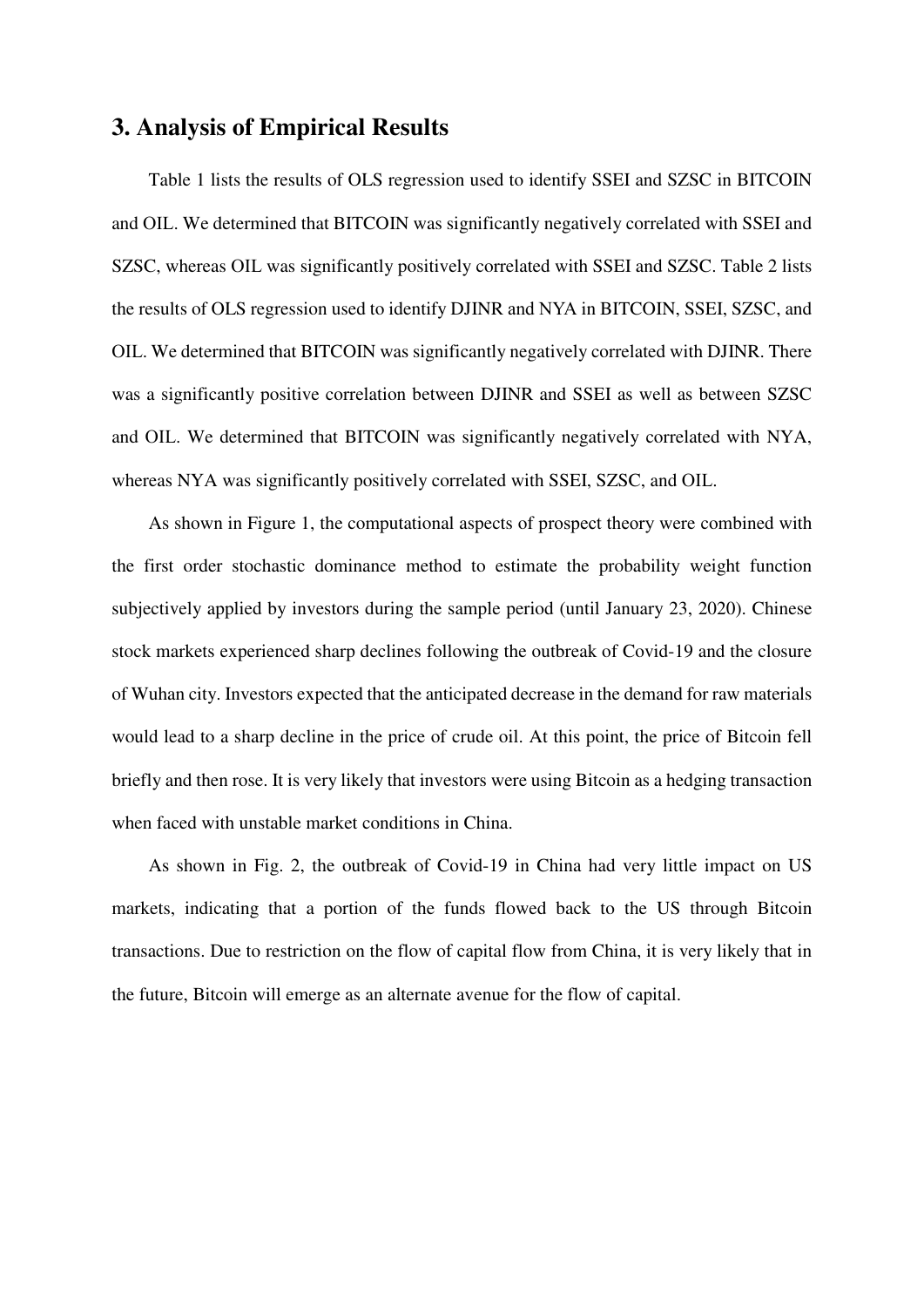|                | $\frac{1}{2}$ | <b>BITCOIN</b> |          |          |  |  |
|----------------|---------------|----------------|----------|----------|--|--|
|                |               | PANEL A        |          |          |  |  |
|                |               | MODEL(1)       |          | MODEL(2) |  |  |
| $\beta_0$      | 26850.13      | ***            | 23775.81 | ***      |  |  |
|                | (0.000)       |                | (0.000)  |          |  |  |
| <b>SSEI</b>    | $-6.016$      | ***            |          |          |  |  |
|                | (0.001)       |                |          |          |  |  |
| <b>SZSC</b>    |               |                | $-1.501$ | ***      |  |  |
|                |               |                | (0.000)  |          |  |  |
| $\mathbb{R}^2$ | 0.102         |                | 0.302    |          |  |  |
| Adj- $R^2$     | 0.096         |                | 0.297    |          |  |  |
| F-statistics   | 16.492        |                | 62.820   |          |  |  |
|                |               | $\rm OIL$      |          |          |  |  |
|                |               | PANEL B        |          |          |  |  |
|                |               | MODEL(3)       |          | MODEL(4) |  |  |
| $\beta_0$      | $-24.87$      |                | 203.96   | ***      |  |  |
|                | (0.509)       |                | (0.000)  |          |  |  |
| <b>SSEI</b>    | 0.114         | ***            |          |          |  |  |
|                | (0.001)       |                |          |          |  |  |
| <b>SZSC</b>    |               |                | 0.011    | ***      |  |  |
|                |               |                | (0.000)  |          |  |  |
| $\mathbb{R}^2$ | 0.356         |                | 0.159    |          |  |  |
| Adj- $R^2$     | 0.352         |                | 0.153    |          |  |  |
| F-statistics   | 80.288        |                | 27.328   |          |  |  |

**Table I. OLS regression estimates related to Bitcoin and S&P Oil Index** 

This table shows that regressing result of Panel A is Bitcoin (BITCOIN), Shanghai Composite Index (SSEI) and Shenzhen Securities Component Index (SZSC). The Panel B is the regressing result of S&P GSCI Crude Oil Index (OIL), Shanghai Composite Index (SSEI) and Shenzhen Securities Component Index (SZSC). This study comprises daily data from July 1, 2019 to February 7, 2020. The value in parentheses are *t*-value, and \*\*\*, \*\*, \* represent 1%, 5%, 10% levels of significance.

**Figure 1. Weighting Function from Cumulative Prospect Theory with First Order Stochastic Dominance (SSEI, SZSC, BITCOIN)**



This figure presents that used cumulative prospect theory with first order stochastics dominance to fit investor behaviors. We found that investors sell out Chinese stocks from January 23, 2020, to February 04, 2020, and buy in bitcoin from January 23, 2020, to February 04, 2020.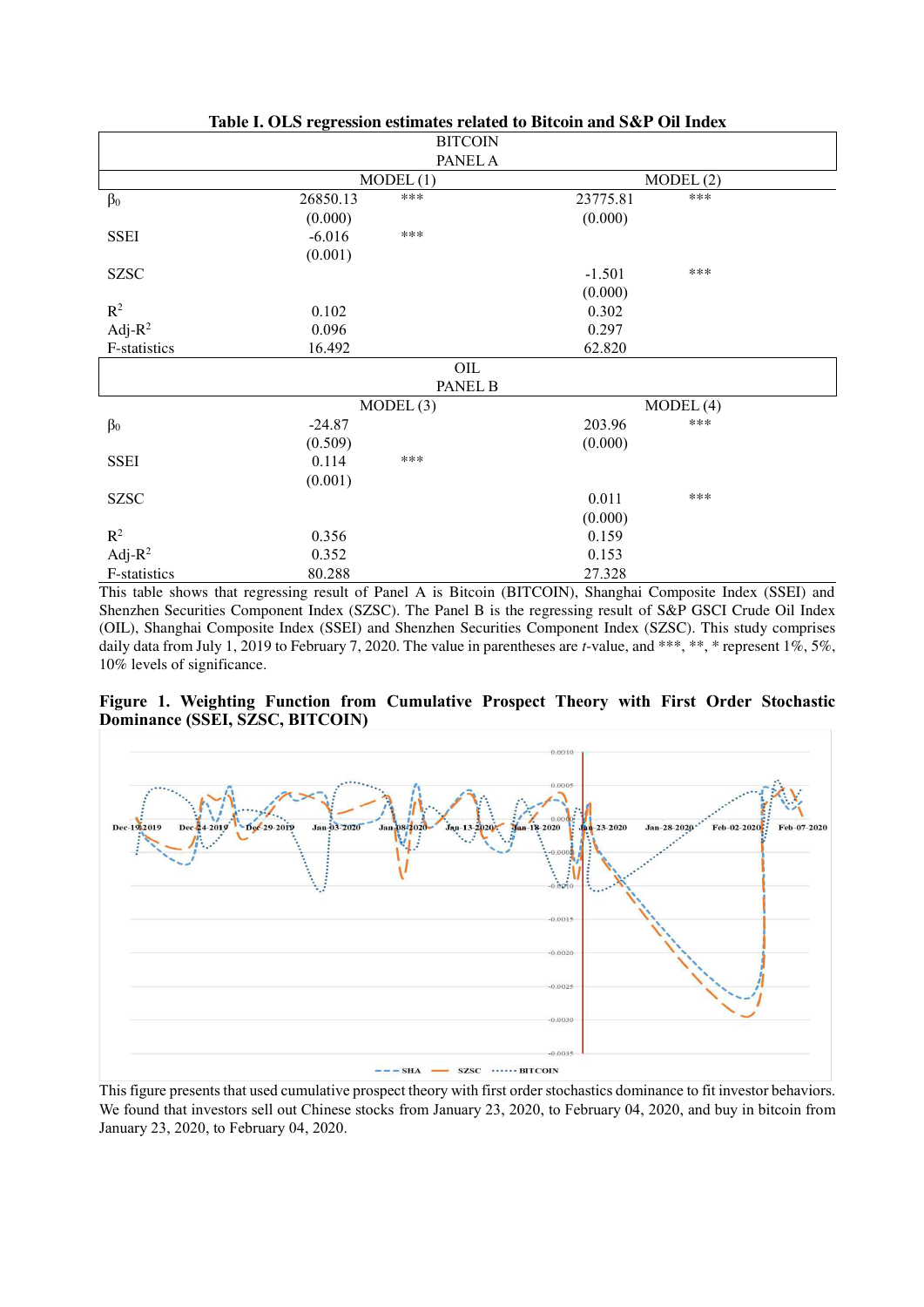|                |          |     | $\rm{DJINR}$ |     |          |     |          |     |  |
|----------------|----------|-----|--------------|-----|----------|-----|----------|-----|--|
| PANEL A        |          |     |              |     |          |     |          |     |  |
| $\beta_0$      | 60938.04 | *** | 16408.20     | *** | 21810.76 | *** | 35798.77 | *** |  |
|                | (0.000)  |     | (0.004)      |     | (0.000)  |     | (0.000)  |     |  |
| <b>BITCOIN</b> | $-0.843$ | *** |              |     |          |     |          |     |  |
|                | (0.000)  |     |              |     |          |     |          |     |  |
| <b>SSEI</b>    |          |     | 12.503       | *** |          |     |          |     |  |
|                |          |     | (0.000)      |     |          |     |          |     |  |
| <b>SZSC</b>    |          |     |              |     | 3.220    | *** |          |     |  |
|                |          |     |              |     | (0.000)  |     |          |     |  |
| OIL            |          |     |              |     |          |     | 55.941   | *** |  |
|                |          |     |              |     |          |     | (0.000)  |     |  |
| R2             | 0.374    |     | 0.232        |     | 0.733    |     | 0.170    |     |  |
| Adj-R2         | 0.370    |     | 0.227        |     | 0.731    |     | 0.165    |     |  |
| F-statistics   | 86.769   |     | 43.878       |     | 397.884  |     | 29.797   |     |  |
|                |          |     | <b>NYA</b>   |     |          |     |          |     |  |
|                |          |     | PANEL B      |     |          |     |          |     |  |
| $\beta_0$      | 14978.61 | *** | 4011.31      | *** | 6207.37  | *** | 8521.29  | *** |  |
|                | (0.000)  |     | (0.002)      |     | (0.000)  |     | (0.000)  |     |  |
| <b>BITCOIN</b> | $-0.185$ | *** |              |     |          |     |          |     |  |
|                | (0.000)  |     |              |     |          |     |          |     |  |
| <b>SSEI</b>    |          |     | 3.149        | *** |          |     |          |     |  |
|                |          |     | (0.000)      |     |          |     |          |     |  |
| <b>SZSC</b>    |          |     |              |     | 0.725    | *** |          |     |  |
|                |          |     |              |     | (0.000)  |     |          |     |  |
| OIL            |          |     |              |     |          |     | 15.296   | *** |  |
|                |          |     |              |     |          |     | (0.000)  |     |  |
| $\mathbb{R}^2$ | 0.340    |     | 0.277        |     | 0.699    |     | 0.239    |     |  |
| Adj- $R^2$     | 0.350    |     | 0.272        |     | 0.697    |     | 0.234    |     |  |
| F-statistics   | 74.589   |     | 55.538       |     | 336.811  |     | 45.596   |     |  |

**Table II. OLS regression estimates related to DJINR and NYA**

This table shows that regressing result of Panel A is Dow Jones Index (DJINR), Bitcoin (BITCOIN), Shanghai Composite Index (SSEI), Shenzhen Securities Component Index (SZSC) and S&P GSCI Crude Oil Index (OIL). The Panel B is the regressing result of NYSE Composite Index (NYA), Shanghai Composite Index (SSEI) and Shenzhen Securities Component Index (SZSC) and S&P GSCI Crude Oil Index (OIL). This study comprises daily data from July 1, 2019 to February 7, 2020. The value in parentheses are *t*-value, and \*\*\*, \*\*, \* represent 1%, 5%, 10% levels of significance.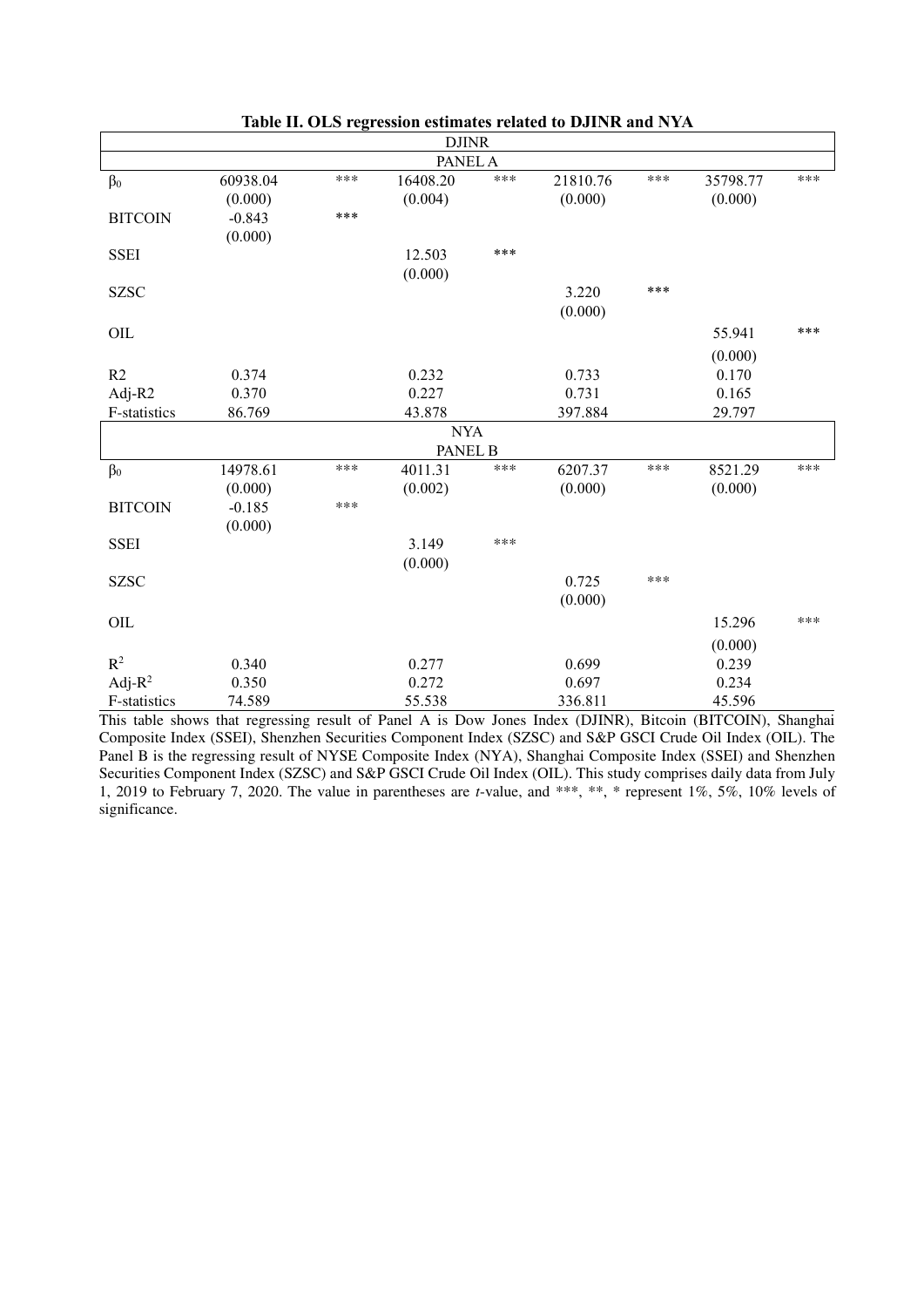**Figure 2. Weighting Functions from Cumulative Prospect Theory with First Order Stochastic Dominance (SSEI, SZSC, OIL, NYA, DJINR, BINCOIN)**



This figure presents that used cumulative prospect theory with first order stochastics dominance to fit investor behaviors. We found that investors sell out Chinese stocks, US stocks and Oil from January 23, 2020, to February 04, 2020, and buy in bitcoin from January 23, 2020, to February 04, 2020.

## **4. Conclusions**

The outbreak of Covid-19 in China in January 2020 had a severe impact on the performance of Chinese markets, prompting the flight of capital and indirectly driving up the price of bitcoin. The fact that US stock markets continued climbing during this period suggests a link between the price of Bitcoin and the outflow money from China into the US. We observed that the price of bitcoin was negatively correlated with the two major stock indexes (SSEI and SZSC) in China, but positively correlated with stock markets (NYA and DJINR) in the US. Following the outbreak of Covid-19, Chinese stock markets experienced a sharp decline. Investors anticipated a subsequent drop in the demand for raw materials, which caused to a sharp decline in the price of crude oil. The fact that the infectious disease had little impact on the US market indicates that a portion of the funds made their way back to US capital markets. During this period, the price of bitcoin briefly fell and then rose again, which suggests that investors had been using bitcoin to hedge their transactions in the face of unstable and with capital controls markets in China. Our analysis combining the computational aspects of cumulative prospect theory with the stochastic dominance method indicates that investors facing instability on Chinese markets use Bitcoin for hedge trading, perhaps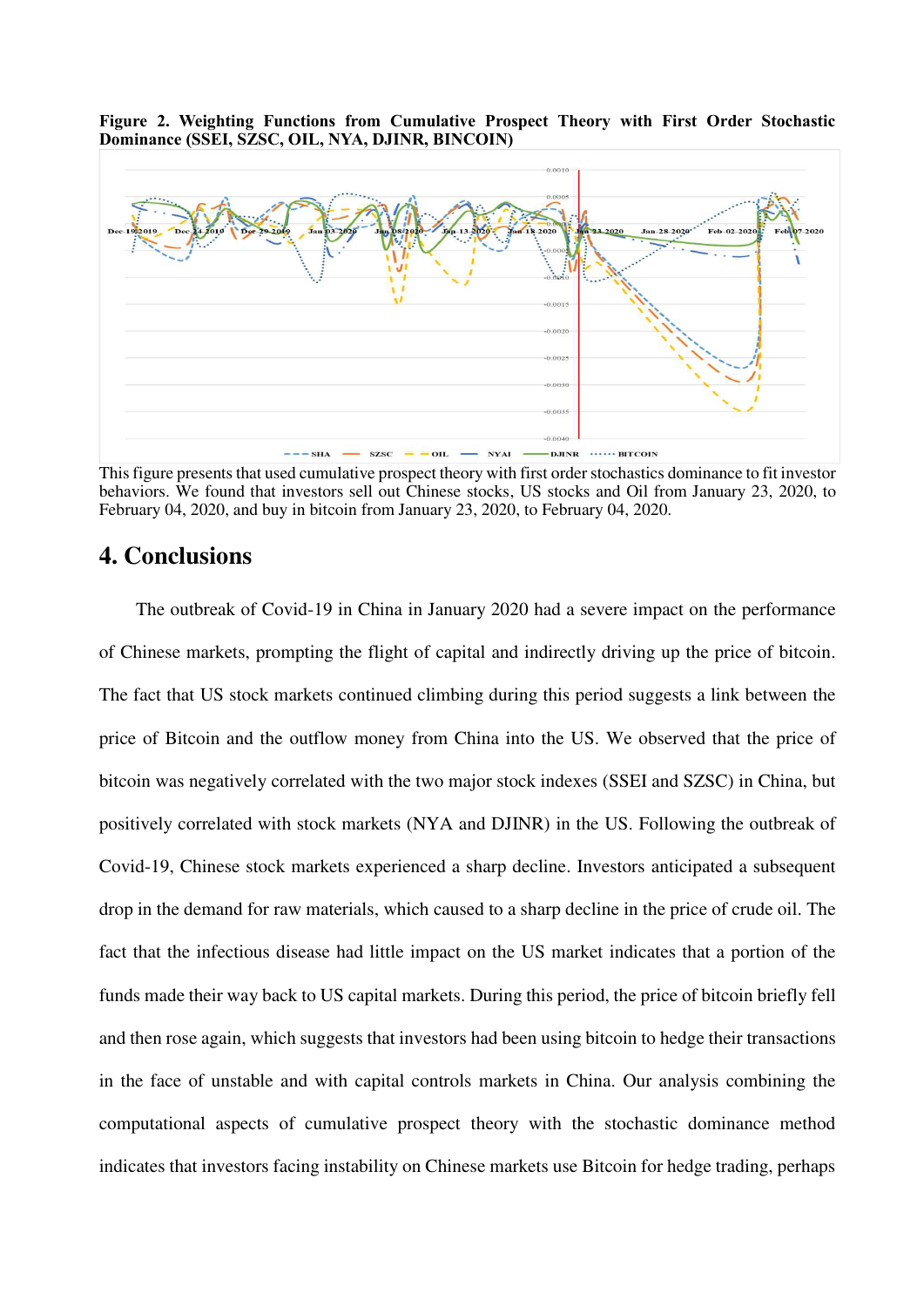as an intermediary in times of emergency.